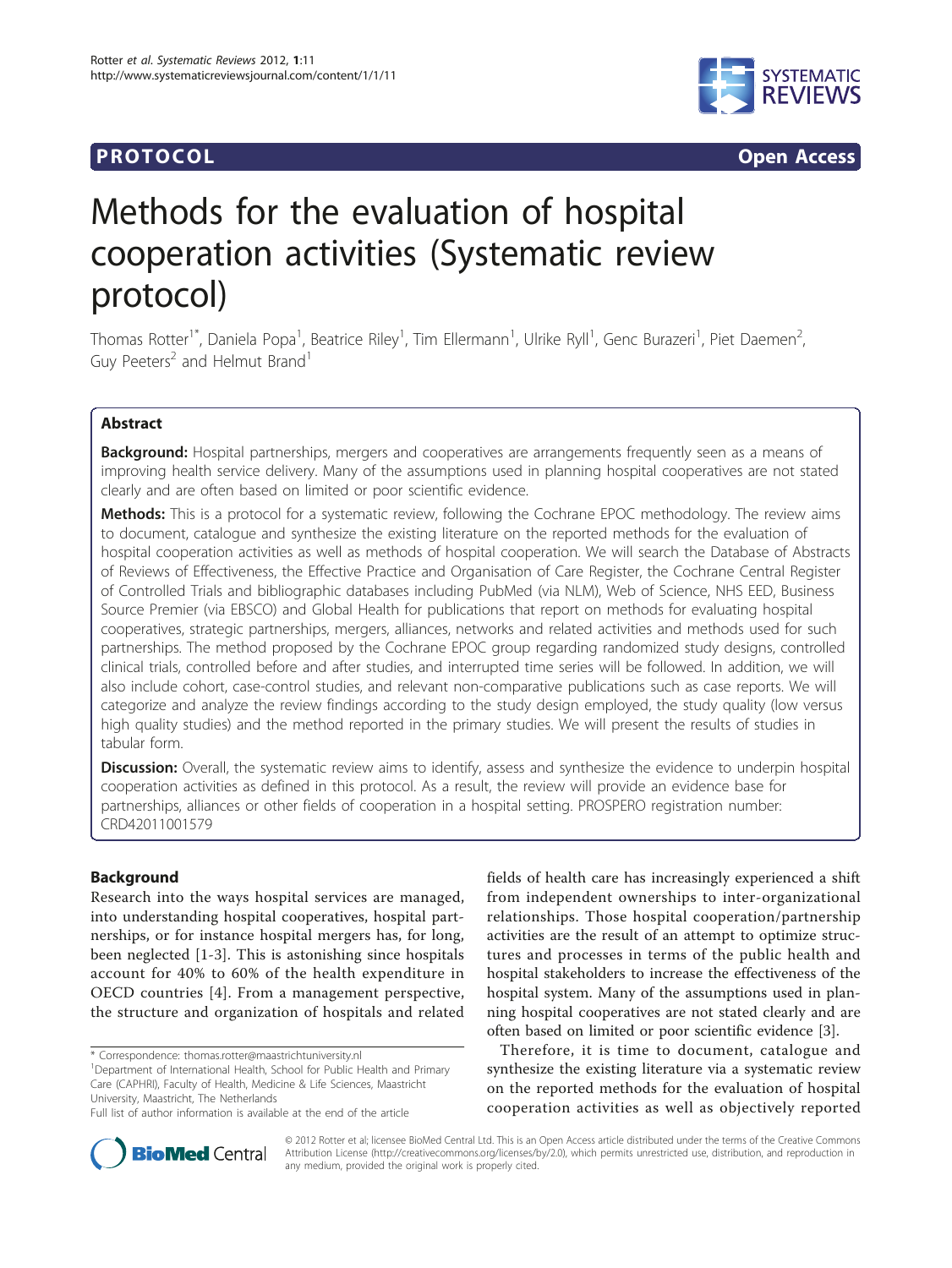methods of hospital cooperation. We will exclude subjective methods or measures reported such as expert opinion or self reported satisfaction. The systematic review should also provide an evidence base for the already existing cooperation between the university hospitals in Aachen, Germany, and Maastricht, The Netherlands. Both hospitals intend to intensify their cooperation, aiming towards the founding of a European cross-border University Hospital Aachen-Maastricht [[5\]](#page-3-0).

The concept of hospital cooperation relates to all information that is included in the terms 'Hospital Cooperation', 'Health Facility Merger', 'Hospital Shared Services', 'Health Care Coalitions' and 'Health Facility Moving'[\[6](#page-3-0)]. Thus, the review question shall be broadly inclusive so that all possible literature will be screened for inclusion. For the purpose of this review, the concept of hospital cooperation includes the following definitions:

• Hospital-Cooperation

Includes the concepts hospital and cooperation [[6\]](#page-3-0). Hospitals are institutions which provide medical care to patients [\[6](#page-3-0)]. The concept cooperation refers to international cooperation activities as well as cooperative behavior, multi-institutional systems, and organizational affiliation [[6\]](#page-3-0). These activities also include alliances, partnerships and networks in various ways, based on the aims of the collaboration (see also additional file [1](#page-3-0), search concepts for PubMed).

• Health Facility and Hospital Merger

The combining of administrative and organizational resources of two or more health care facilities [\[6\]](#page-3-0).

• Hospital Shared Service

Cooperation among hospitals for the purpose of sharing various departmental services, for example, pharmacy, laundry, data processing, and so on [\[6](#page-3-0)].

• Health Care Coalitions

Voluntary groups of people representing diverse interests in the community such as hospitals, businesses, physicians, and insurers [[6\]](#page-3-0).

• Health Facility Moving

The relocation of health care institutions or units thereof. The concept includes equipment relocation [\[6\]](#page-3-0).

• Fusion

Fusion is defined as a merging of diverse elements into a unified whole [[7\]](#page-3-0). For the purpose of this review, we refer to hospital fusion as a process of fusion of two or more hospital facilities.

#### Review questions and objectives

The review questions are as follows:

(i) What are the reported methods for evaluating hospital cooperation activities?

(ii) What are the reported methods of hospital cooperation including different levels of infrastructure?

(iii) What are the reported effects of hospital cooperation on professional practice and patient outcomes, including economic measures (that is, quality of care, hospital costs, charges, and so on)?

Overall, the systematic review aims to identify, assess and synthesize evidence to underpin activities of hospital partnerships, cooperatives, and mergers.

## Criteria for considering existing publications for this review

As the systematic review will include all relevant publications according to the review question and objectives, we expect a diverse range of different settings and evaluations contributing information on possible hospital cooperation methods, strategies, and the possible outcomes.

### Types of publications/studies

The method proposed by the Cochrane Effective Practice and Organization of Care (EPOC) group regarding randomized study designs (RCTs), controlled clinical trials (CCTs), controlled before and after studies (CBA), and interrupted time series (ITS) will be included [\[8](#page-3-0)]. In addition, we will also include cohort or panel studies, case-control studies, and relevant non-comparative publications such as case reports. A case report is a document that provides details about how a study was conducted and its subsequent findings and a panel study is a longitudinal study in which variables are measured on the same units over time.

We will categorize and analyze the review findings according to the study design employed, the study quality (low versus high quality studies) and the method reported in the primary studies. We will present the results of studies in tabular form.

#### Types of institutions and participants

• All relevant hospital categories, hospital professionals and patients

- All categories of hospitals
- Individual hospital departments
- Hospital employees, such as health professionals,
- administrative staff and support staff
- Patients
- Management and stakeholders

#### Types of methods reported

Following our broad review questions, we will include all relevant and objectively stated methods for evaluating hospital mergers and hospital cooperation strategies as well as objectively reported methods of hospital cooperation. Cooperation activities include the concepts of Hospital Cooperation; Health Facility and Hospital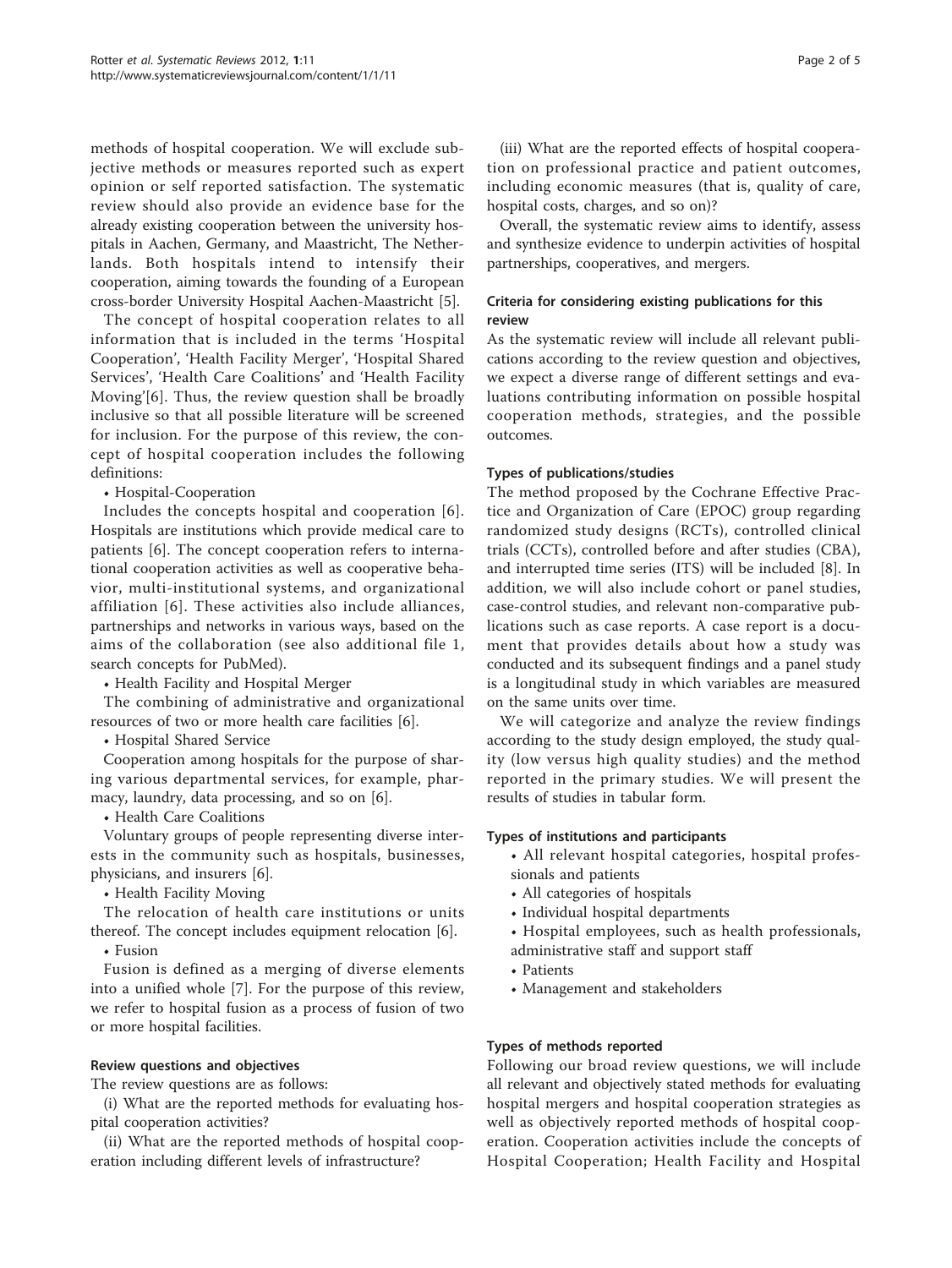Merger; Hospital Shared Services; Health Care Coalitions; Health Facility Moving [[6\]](#page-3-0) and Hospital Fusion [[7\]](#page-3-0). These activities also include hospital alliances, partnerships and networks.

### Types of outcome measures

All objectively measured outcomes of hospital mergers and other cooperation strategies (see background, definitions and review question) will be included and presented in tabular form. We will include patient outcomes, professional practice, including economic measures (that is, quality of care, hospital costs, charges, and so on)

### Search methods for the identification of studies

We will search electronic databases using a strategy incorporating the broad definition and concepts with selected medical subject headings (MeSH) and free text. (Please see additional file [1](#page-3-0), search concepts and additional file [2](#page-3-0), PubMed search strategy).

The Database of Abstracts of Reviews of Effectiveness (DARE) will be searched for related reviews. The following electronic databases will be searched for primary studies:

- The EPOC Register
- The Cochrane Central Register of Controlled Trails
- Business Source Premier (via EBSCO)
- Centre for Reviews and Dissemination Databases (including NHS EED and HTA-Databases)
- PubMed (via NLM)
- Global Health Database
- Web of Science

Other search methods:

• Hand-searching of those documents that have not been indexed and/or published electronically (that is, grey literature)

• Searching the references cited of all papers, relevant reviews or guidelines identified

• Contacting authors of relevant papers for further information/further unpublished work

• Contacting authors of other reviews for further information

Additionally, we will contact professional organizations and associations regarding relevant evaluation and cooperation methods in which they were involved.

We will search electronic databases using a strategy incorporating the methodological components of the review question combined with selected MesH terms and free text terms relating to hospital cooperation activities (see background, definitions and additional file

[1,](#page-3-0) search concepts). This search strategy will be translated into the other databases using the appropriate controlled vocabulary as applicable. We will not use language restrictions.

For the PubMed (via NLM) search strategy, please see additional file [2.](#page-3-0)

## Methods of the review

## Screening

All titles and abstracts will be included in a reference management database; duplicates will be deleted. Two review authors will independently screen all titles and abstracts (TR and UR) to assess which studies meet the inclusion criteria. We will retrieve the full text copies of all potentially relevant papers. Disagreement on inclusion will be resolved by a third member of the research team (HB).

#### Data management

We will record and report details on the number of retrieved references, the number of full text papers obtained and the number of included and excluded articles. We will manage this data in EndNote and RevMan and the criteria for excluding retrieved studies in phase 2 will be stated.

### Data extraction

Data will be extracted using a standardized data extraction sheet and directly apply it to study reports. When necessary, we will seek additional information from the authors of the primary studies. Relevant data will be entered into the RevMan software.

### Risk of bias assessment

Two independent review authors will assess the methodological quality of all included studies, using the EPOC checklist for the assessment of methodological quality of studies [[8\]](#page-3-0). The methodological quality of included studies will be assessed and we will categorize them into three classes: A (low risk of bias), B (moderate risk of bias) and C (high risk of bias). We will refer unresolved disagreement on risk of bias to a third review author. We will exclude studies classified as high risk of bias.

### Data analysis

For the first two review questions, all relevant data will be extracted and presented in tabular form. Relevant findings will be categorized and synthesized in the form of a narrative summary using text and evidence tables according to the method reported in the primary study [[9\]](#page-3-0).

Regarding the third review question that is the effects of hospital cooperation, data in natural units will be reported. In the case of missing standard deviation, the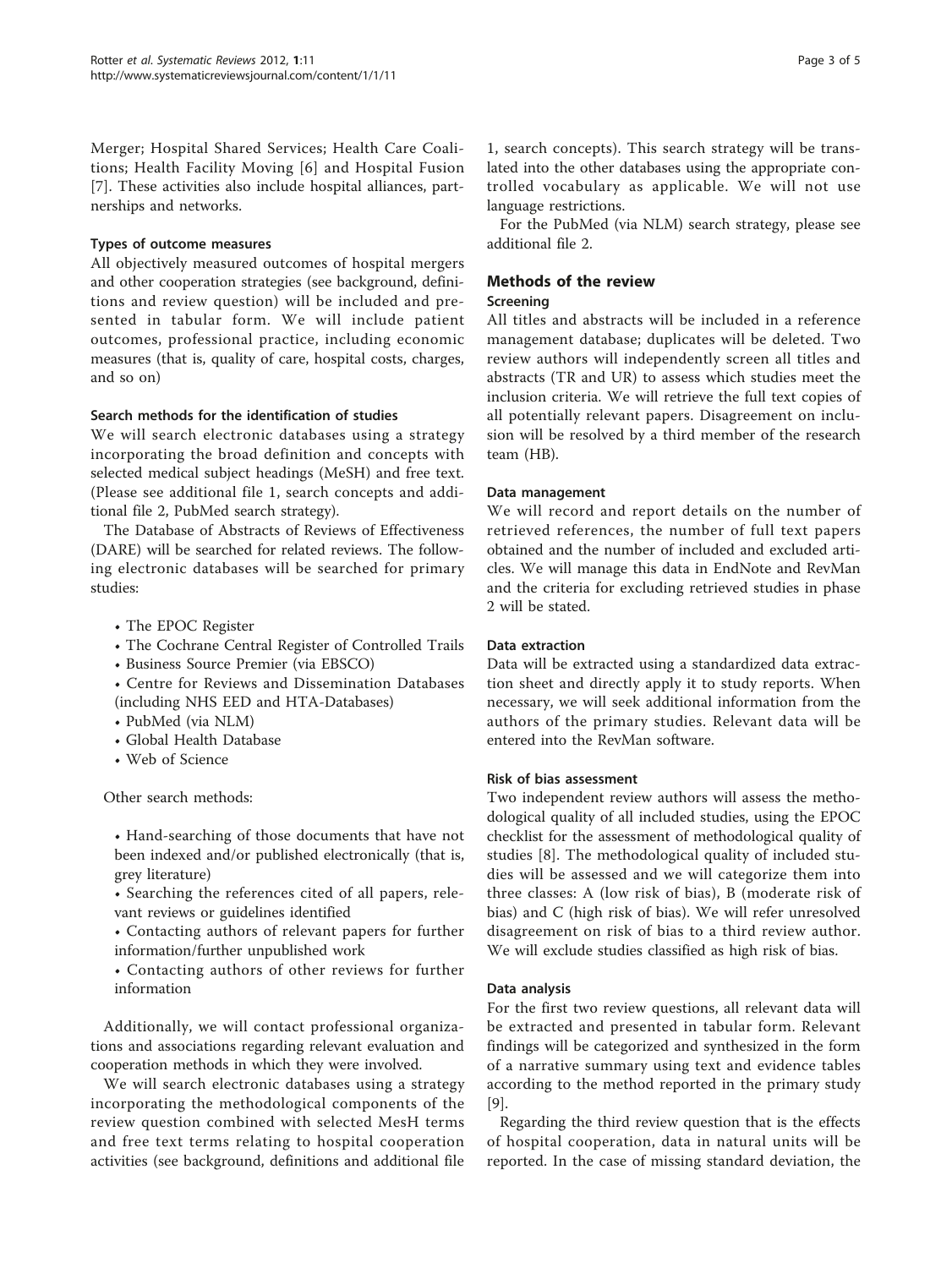<span id="page-3-0"></span>appropriate transformation will be undertaken [10]. If possible, a summarized effect size, that is a weighted mean difference with 95% confidence intervals, will be estimated for continuous outcome measures and a weighted odds ratio as a risk ratio for dichotomous outcomes [11]. Economic measures will be assessed and calculated in the individual studies. Financial data will be presented in US\$ for a common price year and will be adjusted for inflation by applying country-specific discount rates [[12](#page-4-0)]. Additionally, we will provide the undiscounted cost data to allow readers to recalculate the results using any discount rate. Studies reporting in other currencies will be converted to US\$ [\[13\]](#page-4-0).

#### Combining studies

We will make an assessment of the reported method and effects, based upon the quality, size, and direction of effects observed. Studies will be grouped following the method reported in the primary study. For the first two review questions, results will be synthesized and each method of hospital cooperation will be reported in the form of a narrative summary using text and tables. The review findings will also be assessed concerning the transferability and practical relevance of the published methods.

For the third review question, the results of studies will be depicted in tabular form. We expect to find both statistical and contextual heterogeneity, given the range of outcomes measured and the many different settings and types of professionals and patients included. This makes it improbable that statistical pooling will be feasible, but if there appears to be a body of studies amenable to meta-analysis, then their results will be displayed graphically and viewed to assess heterogeneity.

#### Ongoing studies

We will describe identified ongoing studies, where available, detailing the primary author, research question(s), methods and outcome measures together with an estimate of the reporting date.

#### **Discussion**

Overall, the systematic review aims to identify, assess and synthesize the evidence to underpin hospital cooperation activities as defined in this protocol. As a result, the review will provide an evidence-base for partnerships, alliances or other fields of cooperation in a hospital setting, developed on the basis of the review findings and conclusions.

## Additional material

[Additional file 1: E](http://www.biomedcentral.com/content/supplementary/2046-4053-1-11-S1.PDF)lectronic search concepts. The depicted search concepts were used to develop the search strategy.

[Additional file 2: P](http://www.biomedcentral.com/content/supplementary/2046-4053-1-11-S2.PDF)ubMed search strategy. The depicted search strategy will be used to search PubMed.

#### Acknowledgements

The authors wish to acknowledge the support provided via a contract research program (ECOMA) funded by the University Hospital Maastricht.

#### Author details

<sup>1</sup>Department of International Health, School for Public Health and Primary Care (CAPHRI), Faculty of Health, Medicine & Life Sciences, Maastricht University, Maastricht, The Netherlands. <sup>2</sup>Maastricht University Medical Centre + (UMC+), Maastricht, The Netherlands.

#### Authors' contributions

All review authors have contributed to the production of the protocol and all authors read and approved the final manuscript. TR led the writing of the protocol, all other review authors provided comment and feedback. For the full review: TE and BR have developed and will run the search strategy. TR and UR will screen all titles and abstracts for eligibility. TR, UR and BR will assess all primary studies for eligibility in review phase II. All review authors will abstract data, undertake analysis and write up the review. DP will take the leadership regarding additional search strategies as defined in this review protocol. GB will give advice on the methodological issues and will take the lead on the statistical analysis. HB will act as arbitrator should disagreement arise and will give advice on methodological issues. PD and GP will assess all full text studies in the second review stage about the practical relevance of the published methods. TR will lead the writing of the full review. PD and GP will critically appraise the review findings and conclusions, that is, to assess the transferability of the international evidence.

#### Competing interests

The authors declare that they have no competing interests.

#### Received: 17 August 2011 Accepted: 10 February 2012 Published: 10 February 2012

#### References

- Edwards N, Harrison A: [The hospital of the future-Planning hospitals with](http://www.ncbi.nlm.nih.gov/pubmed/10567152?dopt=Abstract) [limited evidence: a research and policy problem.](http://www.ncbi.nlm.nih.gov/pubmed/10567152?dopt=Abstract) British Medical Journal 1999, 319(7221):1361-1363.
- 2. Haycock J, Stanley A, Edwards N, Nicholls R: [The hospital of the future-](http://www.ncbi.nlm.nih.gov/pubmed/10550100?dopt=Abstract)[Changing hospitals.](http://www.ncbi.nlm.nih.gov/pubmed/10550100?dopt=Abstract) British Medical Journal 1999, 319(7219):1262-1264.
- 3. In Hospitals in a changing Europe. Edited by: McKee M, Healy J. Buckingham: Open University Press; 2002:.
- 4. OECD-Health-Data: Organisation for Economic Co-Operation and Development (OECD) Paris: OECD Publishing; 2008.
- 5. ECOMA: Evaluation of the cooperation of two University Hospitals in a European crossborder setting. Maastricht University;, http://www.ecomaonline.eu (accessed 10-06-2011).
- 6. NLM: Pub Med: MeSH controlled vocabulary., http://www.ncbi.nlm.nih. gov/mesh (accessed 11-03-2011).
- 7. Roger WPJ: Medical Dictionary Springfield, MA: Merriam-Webster; 2010.
- 8. Bero L, Deane K, Eccles M, Grimshaw J, Gruen R, Mayhew A, Oxman A, Pantoja T, Paulsen E, Sheppered S, et al: About The Cochrane Collaboration (Cochrane Review Groups (CRGs)). Cochrane Effective Practice and Organisation of Care Review Group (Cochrane Group Module) Oxford: The Cochrane Library; 2009.
- 9. NICE: Public Health Guidance -Methods Manual. National Institute for Health and Clinical Excellence. London; 2005, http://www.nice.org.uk/ niceMedia/pdf/Boardmeeting/brdsep05item42.pdf (accessed 22-11-2011).
- 10. Higgins JP, Deeks JJ: Chapter 7: Selecting studies and collecting data. In Cochrane handbook for systematic reviews of interventions. Edited by: Higgins JP, Green S. Chichester, West Sussex: John Wiley 2008:151-185.
- 11. Deeks JJ, Higgins JPT, Altman DG: Chapter 9: Analysing data and undertaking meta-analyses. In Cochrane handbook for systematic reviews of interventions. Edited by: Higgins Jpt GS. Chichester, West Sussex; Hoboken NJ: John Wiley 2008:243-296.